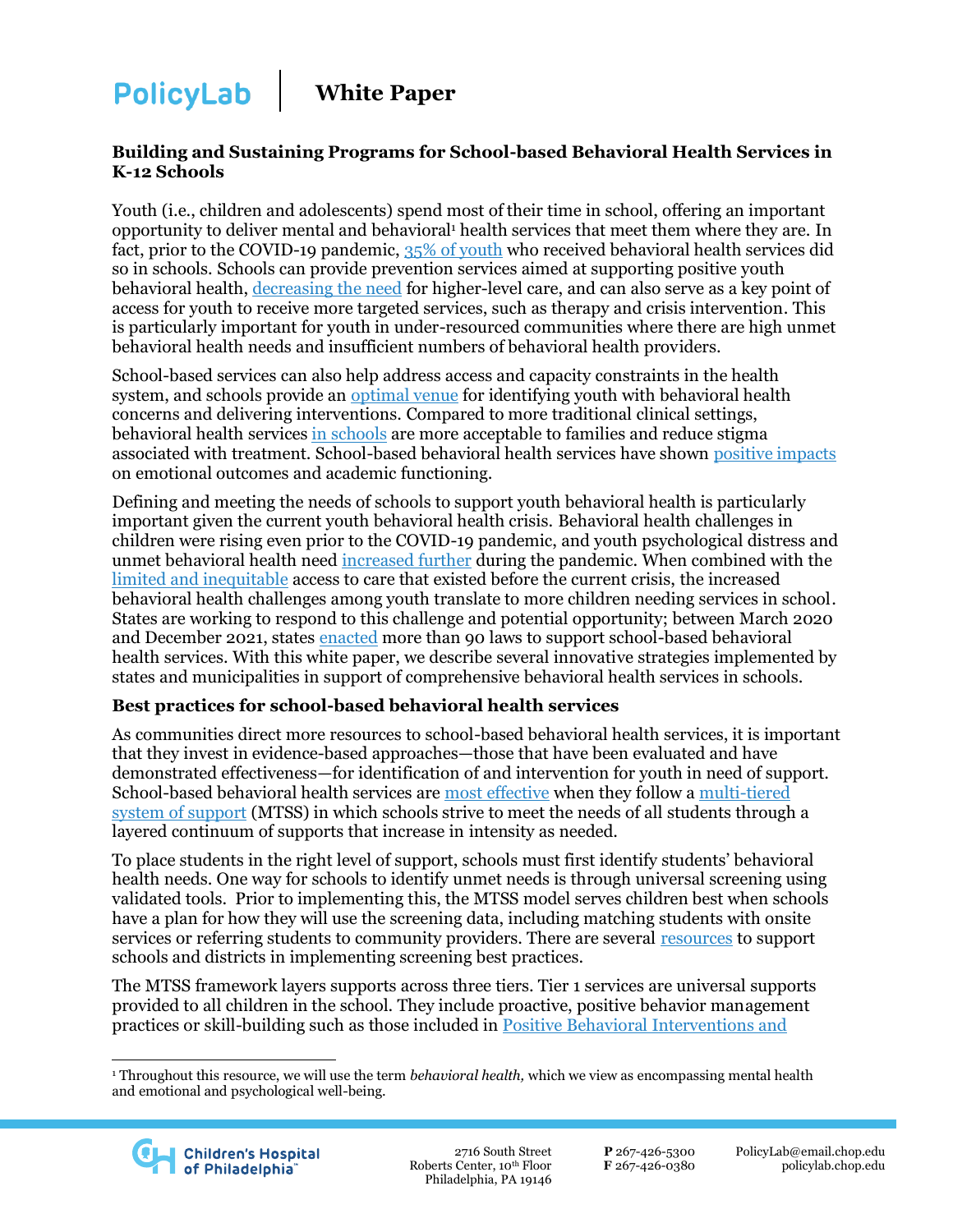[Supports](https://www.pbis.org/) (PBIS) or Social Emotional Learning (SEL) programs (see the CASEL Guide in *Resources for Identifying Evidence-based Programs*). Tier 2 services provide targeted supports for children who would benefit from more services than Tier 1 alone. These can include smallgroup interventions targeting a specific area of concern such as youth with disruptive behaviors or youth at risk for depression. Tier 3 services include more intensive, individualized supports such as individual or family therapy, medication management, or multi-disciplinary team-based interventions. Across tiers, it is important to use evidence-based interventions to achieve the greatest impact on youth behavioral health (see *Resources for Identifying Evidence-based Programs*).

#### *Resources for Identifying Evidence-based Programs*

A number of resources, including those listed below, can help identify programs that meet specific evidentiary standards. In many cases, users can search these resources by features like target population, program approach and types of outcomes.

- o [CASEL Guide to Effective Social and Emotional Programs](https://pg.casel.org/) (Tier 1) provides descriptions of universal social-emotional learning programs that meet specific standards, including having detailed documentation, offering professional development to implementers and outlining standards of evidence.
- o [What Works Clearinghouse](https://ies.ed.gov/ncee/wwc/FWW/Results?filters=,Behavior) (Tiers 1 and 2) collects, reviews, and reports on studies of education interventions, including those related to behavior. The resources can support evidence-based decision-making.
- o [Blueprints for Healthy Youth Development](https://www.blueprintsprograms.org/) (Tiers 1, 2 and 3) is a resource for identifying interventions for youth, including those to improve youth behavioral health, implemented in a range of settings such as schools.

When implementing a MTSS framework, schools and districts have flexibility in choosing evidence-based tools and interventions and determining how services are provided. Behavioral health services are often provided onsite by school personnel (e.g., school psychologists, school counselors, school social workers) or through partnerships with licensed community providers who are embedded within the school. In some cases, referral to an outside provider or a specialty clinic within a health system for a higher level of care may be the best way to support the student. However, while promising, building school and health system collaborations can be challenging, especially as it relates to the differing medical and educational privacy standards (HIPAA and FERPA). This can present a barrier to information-sharing and, by extension, make it difficult to provide coordinated care. Regardless of the approach, the MTSS framework calls for data-driven decision-making informed by ongoing monitoring of progress by all internal and community providers.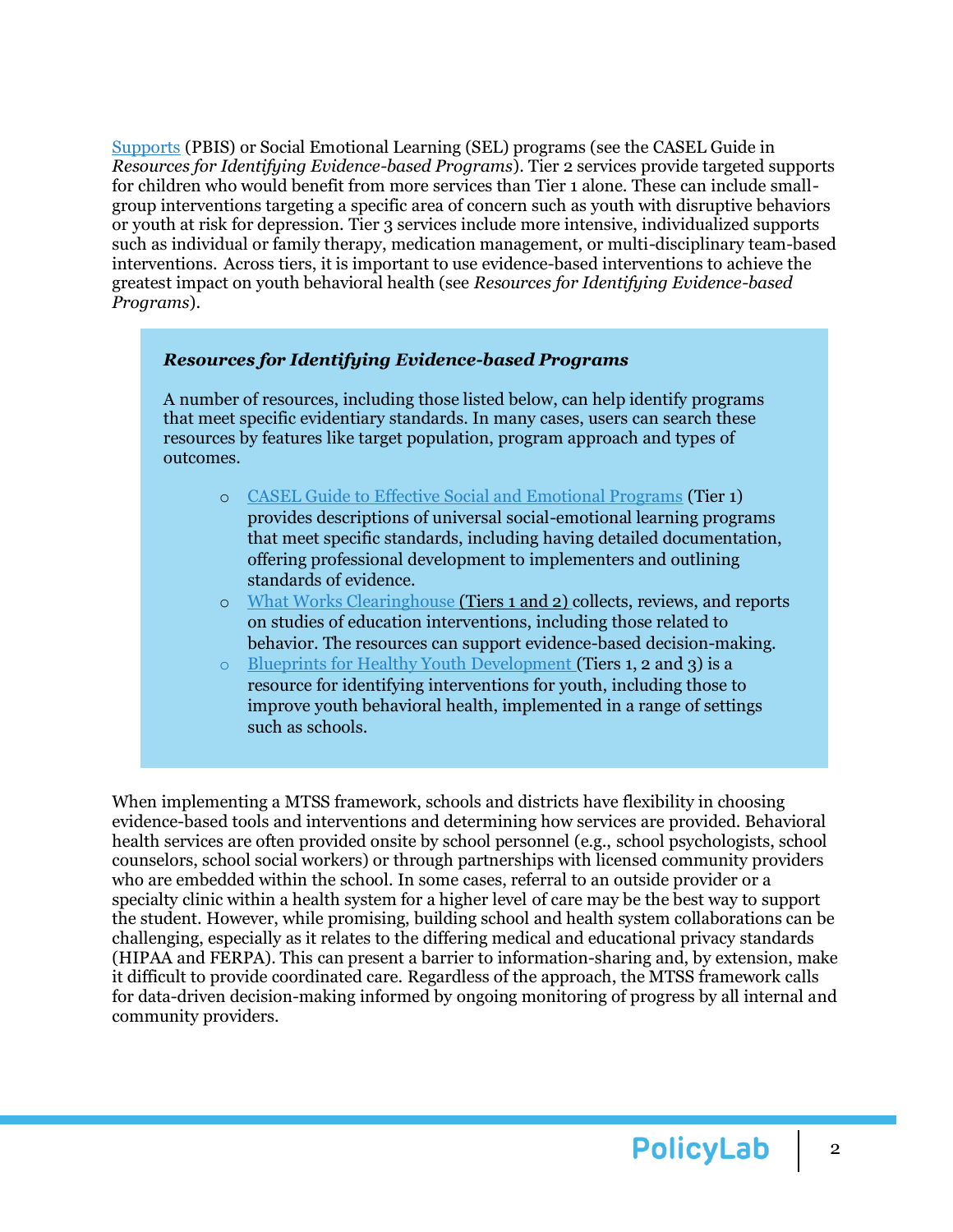## **PolicyLab's approach**

Knowing the importance of schools in supporting youth behavioral health, several [PolicyLab](https://policylab.chop.edu/our-research/behavioral-health)  [researchers](https://policylab.chop.edu/our-research/behavioral-health) have developed and evaluated school-based interventions and continue to explore how to best deliver these programs within schools and alongside educators. Furthermore, given [PolicyLab's mission](https://policylab.chop.edu/about-us) to conduct research and other activities that inform practice and policy to improve child health, we are interested in advancing the discussion on how to finance, sustain and evaluate school-based behavioral health services.

To inform this discussion and our own work, this white paper explores innovative models that address some of the barriers associated with implementing, funding and sustaining comprehensive school-based behavioral health in the United States.<sup>2</sup>

# **Exploring innovative models**

We conducted a scan of state and community models that support school-based behavioral health services to identify examples that may be replicable elsewhere and relevant to all public schools. The examples we highlight include local, state, and regional stakeholders, and payment and policy levers for service models that span Tiers 1, 2 and 3. Most importantly, schools need [additional resources](https://nces.ed.gov/programs/crimeindicators/ind_s01.asp) to provide behavioral health services to their students. For example, schools report difficulties in securing sustainable funding to provide the necessary range of services, especially preventive services. Others report barriers that include insufficient numbers of licensed providers in the workforce, lack of resources for training school staff and limited infrastructure for ongoing evaluation. While education sector [funding](https://www.ecs.org/state-funding-for-student-mental-health/) streams are important, we focus on health-related payment levers in this paper.

### *Medicaid's Role in School-based Behavioral Health Funding*

State Medicaid programs and funding can be an important part of school-based behavioral health care, particularly in under-resourced settings. Nationally, more than [one-third of youth](https://www.kff.org/other/state-indicator/children-0-18/?currentTimeframe=0&sortModel=%7B%22colId%22:%22Other%20Public%22,%22sort%22:%22asc%22%7D) were insured through Medicaid in 2019 and this number has likely [increased](https://www.kff.org/coronavirus-covid-19/issue-brief/analysis-of-recent-national-trends-in-medicaid-and-chip-enrollment/#:~:text=Data%20show%20that%20Medicaid%2FCHIP,48.7%25%20(Figure%202).) during the pandemic. Given the nature of the program, there is higher enrollment in under-resourced communities. Thus, the degree to which Medicaid may be a funding lever for school-based behavioral health care varies a great deal and may have limited utility in districts with low student enrollment in the program.

*(continued on page 4)*

<sup>2</sup> In this white paper, we are specifically interested in models to sustain behavioral health interventions in the K-12 school setting, and we defined the following topics as out of scope for this resource: multi-tiered systems of supports related solely to academics, services specific to special education such as IEPs (though methods of providing the services listed above to students who also receive special education services is within scope), and school-based services specific to physical health or health education (e.g., asthma prevention, obesity prevention, sexual health services).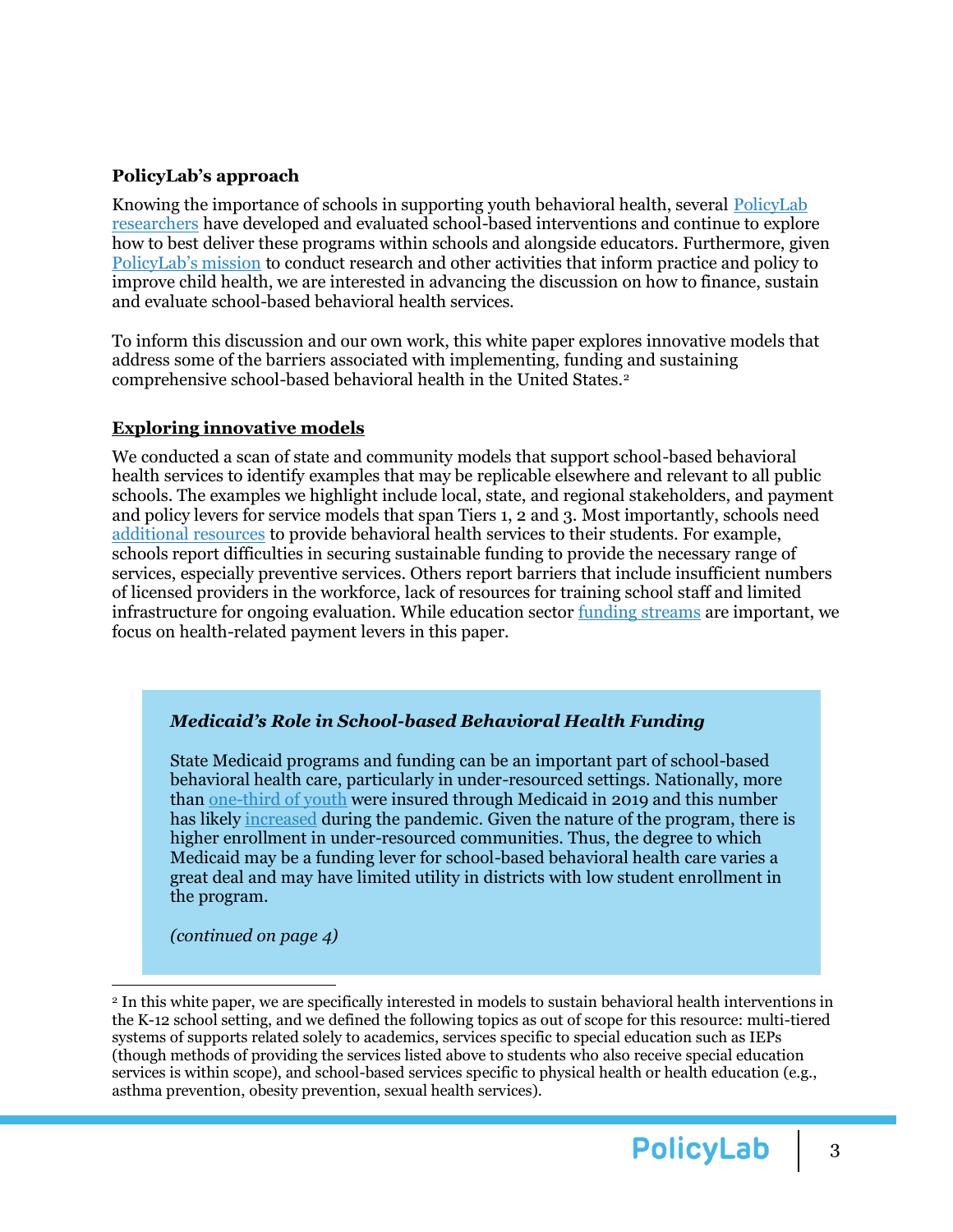In 2014, the Centers for Medicare & Medicaid Services (CMS) gave states the ability to permit schools to bill Medicaid for covered services offered in the school setting for all Medicaid-enrolled students. Previously, Medicaid reimbursement was limited to Medicaid-enrolled youth with an Individual Education Program (IEP). Medicaid's [Early and Periodic Screening, Diagnostic](https://www.medicaid.gov/medicaid/benefits/early-and-periodic-screening-diagnostic-and-treatment/index.html)  [and Treatment \(EPSDT\)](https://www.medicaid.gov/medicaid/benefits/early-and-periodic-screening-diagnostic-and-treatment/index.html) benefit requires all state Medicaid agencies to reimburse for routine screening and early interventions for youth and includes behavioral health screening and treatment. However, there is a great deal of variation in state Medicaid programs that may impact access to behavioral health care in schools[. Most states](https://www.childtrends.org/publications/early-evidence-medicaid-role-school-based-heath-services) need to update their Medicaid plans to enable reimbursement for school-based services (view [progress by state\)](https://healthystudentspromisingfutures.org/map-school-medicaid-programs/).

Another potential barrier relates to licensing requirements for providers. Several [state entities \(](https://healthyschoolscampaign.org/dev/wp-content/uploads/2019/12/A-Guide-to-Expanding-Medicaid-Funded-School-Health-Services-1-22-20.pdf)e.g., state Medicaid plans, departments of education, state licensing boards) may be involved in determining what provider types can treat youth in a school setting and if the provider is eligible for Medicaid reimbursement. In 20 states, [misalignment](https://healthystudentspromisingfutures.org/wp-content/uploads/2021/11/State-Medicaid-Education-Standards-for-School-Health-Personnel.pdf) between the Medicaid plan and education agency standards means that not all school-based behavioral health providers are eligible for Medicaid reimbursement. An example of misalignment is when a state education agency offers an expedited certification process for a school-based health professional, but the credential is not recognized by the Medicaid agency.

Fragmentation of behavioral health insurance plans from physical health insurance coverage is another potential constraint. Relevant to Medicaid's role in school-based behavioral health is that in some [states,](https://www.kff.org/report-section/state-policies-expanding-access-to-behavioral-health-care-in-medicaid-appendices/) some or all behavioral health services are "carved-out" from Medicaid Managed Care Organizations' contracts and are managed by a separate plan (fee-for-service or limited benefit). There is [variation](https://www.kff.org/medicaid/issue-brief/state-policies-expanding-access-to-behavioral-health-care-in-medicaid/) across states an[d changing trends](https://www.ohsu.edu/sites/default/files/2021-05/McConnell%20et%20al.%20Financial%20Integration%20of%20Behavioral%20Health%20in%20Medicaid.pdf) in what and how services are carved in or out. Having separate behavioral health payers can add complexity for schools, which are also working with Medicaid on school-based physical health services, as they then need to navigate different payers and processes for billing and service delivery.

### **Leveraging Medicaid for school-based behavioral health services**

Medicaid has the potential to be a sustainable funding source for school-based behavioral health services, especially in school districts with a high proportion of eligible children, and it represents a significant funding stream within many [school district budgets.](https://www.aasa.org/uploadedFiles/Policy_and_Advocacy/Resources/AASA_Medicaid_Report_FINAL.pdf) Yet school-based services make up [less than 1%](https://www.macpac.gov/wp-content/uploads/2018/04/Medicaid-in-Schools.pdf) of overall Medicaid program funds.

Althoug[h 17 states](https://healthystudentspromisingfutures.org/map-school-medicaid-programs/) permit Medicaid reimbursement for school-based services for all Medicaidenrolled students, several barriers can make leveraging Medicaid reimbursement difficult even within those states. First, the administrative process associated with obtaining Medicaid reimbursement, such as providing documentation and completing time studies, can deter school districts, especially those with relatively low numbers of Medicaid enrollees. Second, there may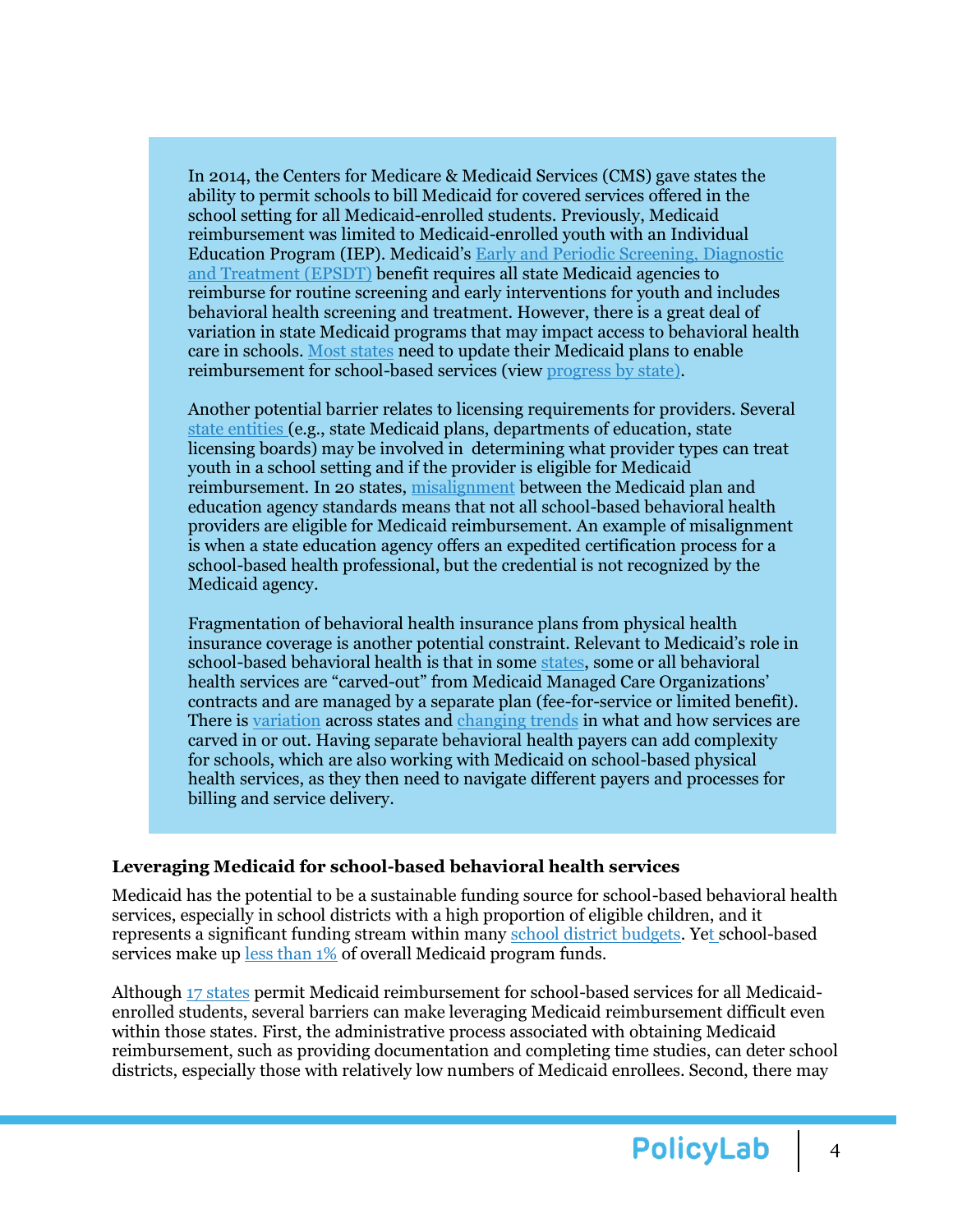be misaligned licensing requirements across different state agencies that prevent reimbursement for school-based professionals. Third, the proportion of youth insured through Medicaid varies by school district, which impacts the role that Medicaid can play in funding school-based behavioral health services.

As a result of these barriers, many states and school districts have not tapped into Medicaid as a funding source, resulting in [missed revenue.](https://healthyschoolscampaign.org/dev/wp-content/uploads/2020/02/Policy-Brief-1-28-20.pdf) Also, it is common that innovation starting in Medicaid prompts change among private health care payors, making it all the more important to look at how Medicaid can increase access to school-based behavioral health. In the following examples, we identify opportunities to better leverage Medicaid and private insurance along with strategies that employ a population health approach to fund school-based health services.

*Centralizing Medicaid reimbursements through intermediate school units across the state:* In 2019, **[Michigan](https://www.nashp.org/michigans-caring-for-students-program-leverages-medicaid-funding-to-expand-school-behavioral-health-services/)** launched the Caring 4 Students program to increase utilization of Medicaid funding for behavioral health services in schools. Michigan's Medicaid agency partnered with the regional educational units, Intermediate School Districts, which serve almost all of the nearly 600 school districts in the state, to centralize reimbursement for services covered in Medicaid's EPSDT benefit. This process relieves individual schools and districts of some administrative burden associated with the reimbursement process. Michigan created the program through a Medicaid [State](https://www.medicaid.gov/sites/default/files/State-resource-center/Medicaid-State-Plan-Amendments/Downloads/MI/MI-18-0013.pdf)  [Plan Amendment](https://www.medicaid.gov/sites/default/files/State-resource-center/Medicaid-State-Plan-Amendments/Downloads/MI/MI-18-0013.pdf), which also expanded the provider types (see "Increasing Staffing in Schools" section below) that can provide behavioral health services in schools. Michigan also allocated a portion of the [state budget](http://www.legislature.mi.gov/documents/2017-2018/billanalysis/House/pdf/2017-HLA-0149-61926B12.pdf) to hire school-based behavioral health staff and build the infrastructure needed by the Intermediate School Districts. We do not have data on how these updated processes have impacted claims, but it will be important to examine trends in Medicaid claims for school-based behavioral health services over time.

*Mandating cross-sector collaboration to reduce administrative burden for schools and increase utilization of Medicaid funds:* In **Minnesota**, the state Departments of Education and Human Services were [charged](https://www.lrl.mn.gov/mndocs/mandates_detail?orderid=16894) with collaborating to develop a strategy for schools to seek reimbursement from the state's Medicaid program for services provided through an IEP. Currently, a small proportion of the state's more than 500 school districts receive Medicaid reimbursements, representing a missed opportunity. This missed opportunity was also [explored](https://mn.gov/dhs/assets/september-meeting-presentation_tcm1053-501936.pdf) by the [Subcommittee on Children's Mental Health](https://mn.gov/dhs/mh-advisory-council/) for the State Advisory Council on Mental Health, which makes recommendations to the governor, legislature and state departments on behavioral health policies, programs and services. The two state agencies are examining how to reduce [administrative burden](https://mn.gov/dhs/assets/september-meeting-presentation_tcm1053-501936.pdf) for schools, which may ultimately support more schools in utilizing the Medicaid funds. The commissioners of education and human services are required to issue a report to the legislature with their strategy, and we are interested in how their recommendations might be applicable in other states.

### **Funding preventive school-based behavioral health services for all enrolled children, regardless of health insurance status**

Schools offer an important point of connection for behavioral health promotion for all students. There is als[o growing recognition](https://nam10.safelinks.protection.outlook.com/?url=https%3A%2F%2Fwww.hhs.gov%2Fsites%2Fdefault%2Ffiles%2Fsurgeon-general-youth-mental-health-advisory.pdf&data=04%7C01%7Cpennottir%40chop.edu%7Ca925d90f9b764ace73ca08da1417cfd7%7Ca611241607b041a59bb1d146b575c975%7C0%7C0%7C637844389743165851%7CUnknown%7CTWFpbGZsb3d8eyJWIjoiMC4wLjAwMDAiLCJQIjoiV2luMzIiLCJBTiI6Ik1haWwiLCJXVCI6Mn0%3D%7C3000&sdata=vjxPddLrU04%2F9Lz9B8Djb2FgvkUHEGYEQaT42XUnwmw%3D&reserved=0) of the importance of mitigating behavioral health issues before they become more severe. Thus, Tier 1 and Tier 2 programs are essential components of comprehensive school-based behavioral health programming. Unfortunately, it is difficult to pay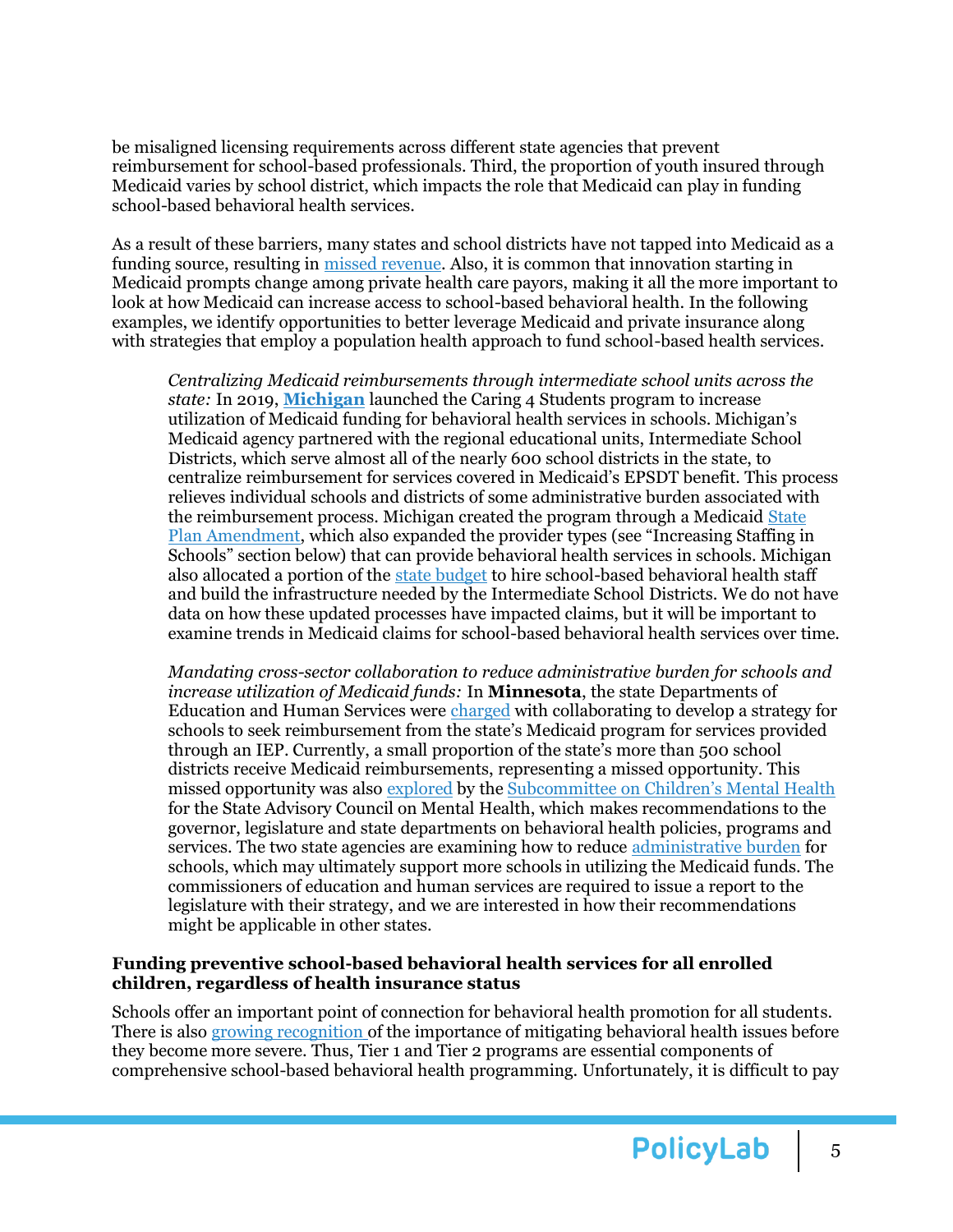for these schoolwide (Tier 1) and targeted prevention services (Tier 2). Without an associated diagnosis, these services are not eligible for third-party (e.g., Medicaid) reimbursement. Screening is also important as it identifies children at risk of behavioral health challenges, as well as those with a behavioral health diagnosis, offering a critical opportunity for prevention and early intervention. The examples that follow highlight innovative approaches to fund preventive school-based behavioral health services.

*Braiding funding to sustain MTSS with community partners across a school district:* In **[Baltimore](http://www.bhsbaltimore.org/find-help/youth-and-families)**, a community provider network [implements](https://journals.sagepub.com/doi/abs/10.1177/0145445503259501) Expanded School Behavioral Health (ESBH) and MTSS across the Baltimore City Public Schools (BCPS) with support from [Behavioral Health Services Baltimore](https://www.bhsbaltimore.org/) (BHSB). BCPS and BHSB coordinate the provider partnerships with [six provider agencies](https://www.bhsbaltimore.org/wp-content/uploads/2021/09/SY21-22-Fully-Updated-Directory-9.15.21.pdf) working in 138 schools. Providers are contracted for their clinicians to deliver intensive Tier 3 individual services for about 65% of their time and to use their remaining time to support MTSS Tier 1 and 2 services through teacher consultations, group prevention activities, in-service staff development, participation in school team meetings and supporting the BCPS crisis response team. Maryland's Medicaid agency operates a public behavioral health program, managed by an administrative service organization, which allows licensed community providers to bill for school-based treatment services with an associated diagnosis. Additionally, BCPS and BHSB collaboratively [award](https://www.bhsbaltimore.org/wp-content/uploads/2022/01/School-Based-SUD-RFP.pdf) up to \$2.3 million annually to contracted providers from diverse funding sources, including a small proportion from foundation grants and the remainder split nearly equally between federal block grants and city budget allocations.<sup>1</sup> This funding is used to support non-billable activities, such as schoolwide and targeted prevention activities. It's worth noting that partners do not take any indirect costs from the funding sources. The provider network convenes monthly for technical assistance.

*Enabling Medicaid payment for preventive behavioral health services without a diagnosis:* **Massachusetts'** state Medicaid agency, MassHealth, issue[d guidance](https://www.mass.gov/doc/managed-care-entity-bulletin-65-preventive-behavioral-health-services-for-members-younger-than-21-0/download) in 2021 that provides billing codes for providers, including school-based outpatient providers, to seek reimbursement for preventive behavioral health services for youth with a positive behavioral health screen who do not meet criteria for a diagnosis. This funding mechanism, which falls under Medicaid EPSDT benefits, will enable schoolbased providers to provide brief prevention services to youth before behavioral health concerns escalate. This is a relatively new mechanism so it remains unclear how this will be implemented and whether other states will also adopt this approach. Further, it will be important to see if this approach might allow for the provision of prevention services to the whole student population, not just those enrolled in Medicaid. Nonetheless, it offers promise that prevention programs might be reimbursable by Medicaid in schools, particularly when schools implement behavioral health screening. Additionally, MassHealth provides [a list of validated screening tools](https://www.mass.gov/info-details/learn-about-the-approved-masshealth-screening-tools) that may be used to identify youth who would benefit from these prevention services, which may encourage schools to engage in early identification and prevention.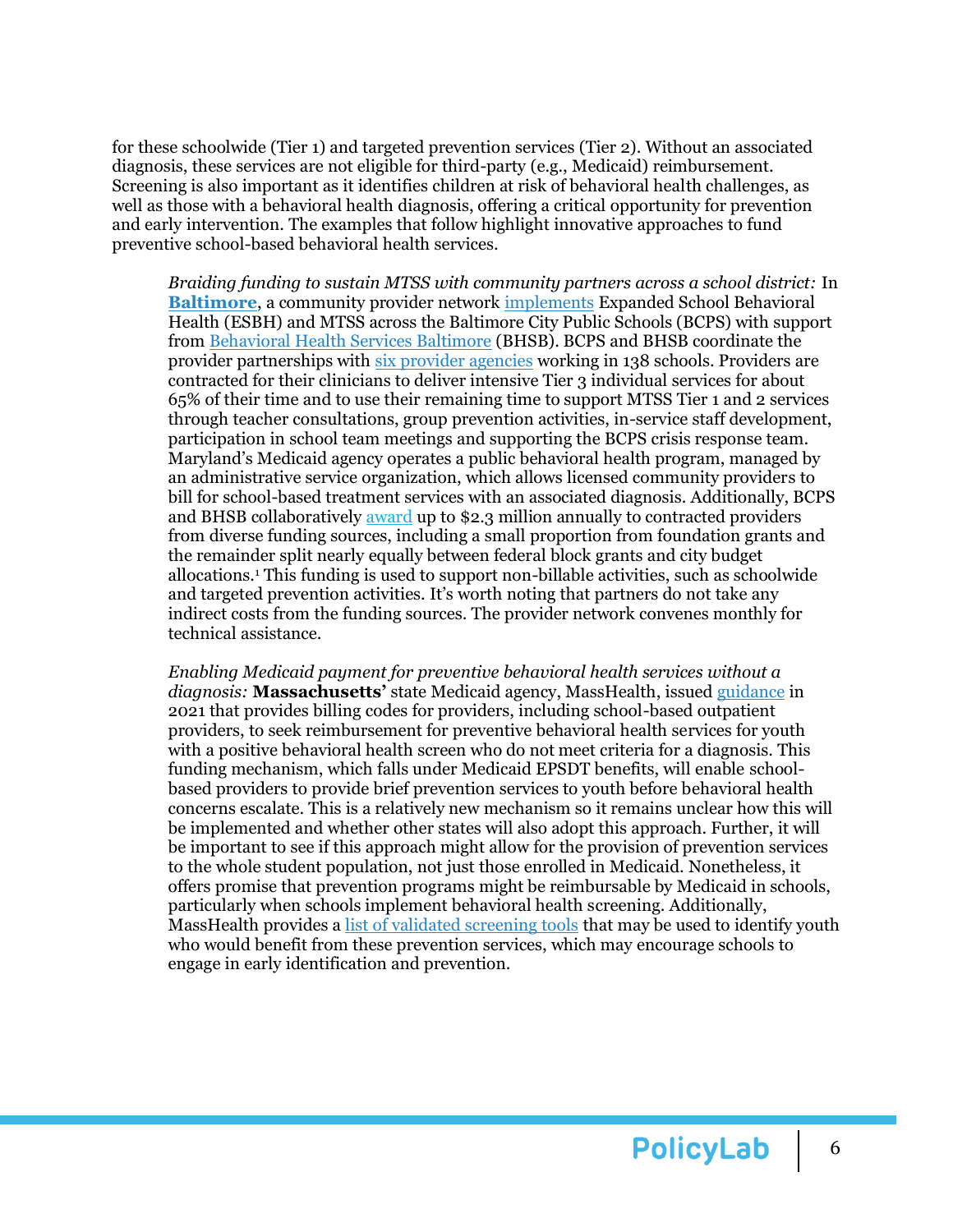### **Supporting access to behavioral health services for uninsured and underinsured students**

When children are uninsured or underinsured, they have trouble [accessing](https://ccf.georgetown.edu/2021/11/22/gaps-in-coverage-a-look-at-child-health-insurance-trends/) health care. It is estimated that one-third of all children, including those with private and public coverage, are [underinsured](https://publications.aap.org/pediatrics/article/149/1/e2021050353/183780/Underinsurance-Among-Children-in-the-United-States) due to gaps in coverage of at least one month or inadequate benefits. In particular, insurance coverage of adequate behavioral health benefits (screening and treatment) has been a longstanding challenge. While there are different [federal policy](https://www.ajpmonline.org/article/S0749-3797(21)00598-5/fulltext#%20) protections to ensure access to behavioral health services, [gaps in behavioral health coverage](https://wellbeingtrust.org/wp-content/uploads/2020/12/Coverage-of-Services-to-Promote-Childrens-Mental-Health.pdf) still exist. Some states have created dedicated funds to ensure schools can provide or coordinate behavioral health services for uninsured or underinsured students. Here, we highlight two examples.

*State funds coupled with outreach to strengthen care protocols and Medicaid utilization:* In 2020, the **Arizona** State Legislature passed [Jake's Law](https://difi.az.gov/jakes-law), establishing and funding the [Children's Behavioral Health Services Fund](https://www.azahcccs.gov/AHCCCS/Downloads/Initiatives/BehavioralHealthServices/ChildrensBHS_FundFlier.pdf) with [\\$8 million](https://www.azleg.gov/legtext/54leg/2R/bills/SB1523S.pdf) in general funds for the provision of behavioral health services for underinsured and uninsured children. Jake's Law also served to strengthen the care protocols for youth at risk of suicide. This law, combined with Arizona's Medicaid 2021 [State Plan Amendment](https://www.azahcccs.gov/Resources/Downloads/MedicaidStatePlan/Amendments/2021/AZ-21-0005_ApprovalPackage.pdf) that enabled Medicaid reimbursement for approved school-based services for all Medicaid-enrolled students, opened up funding for school-based behavioral health services. To support uptake and participation, the state Medicaid and education agencies jointly released [resources](https://www.azahcccs.gov/AHCCCS/Downloads/Initiatives/BehavioralHealthServices/100104-ADOE-SBRG.pdf) for schools and coordinated outreach strategies targeting school officials and providers. The state Medicaid agency predicts a [20% growth in claims](https://www.azahcccs.gov/PlansProviders/FeeForServiceHealthPlans/ProgramsAndPopulations/thirdpartyaccounts/SBC.html) for school-based services in fiscal year 2022.

*State-administered grants that leverage both state funds and federal block grant dollars to ensure access to services:* In **Minnesota**[, school-linked behavioral health](https://nam10.safelinks.protection.outlook.com/?url=https%3A%2F%2Fmn.gov%2Fdhs%2Fpartners-and-providers%2Fpolicies-procedures%2Fchildrens-mental-health%2Fschool-linked-mh-services%2F&data=04%7C01%7Cpennottir%40chop.edu%7C09d63291a777446a62a308da1e408f48%7Ca611241607b041a59bb1d146b575c975%7C0%7C0%7C637855560013832270%7CUnknown%7CTWFpbGZsb3d8eyJWIjoiMC4wLjAwMDAiLCJQIjoiV2luMzIiLCJBTiI6Ik1haWwiLCJXVCI6Mn0%3D%7C3000&sdata=sYV1SXsCDhzTifXqCu%2BUKLg4L7aasareKMtZItKJKC8%3D&reserved=0)  [grants,](https://nam10.safelinks.protection.outlook.com/?url=https%3A%2F%2Fmn.gov%2Fdhs%2Fpartners-and-providers%2Fpolicies-procedures%2Fchildrens-mental-health%2Fschool-linked-mh-services%2F&data=04%7C01%7Cpennottir%40chop.edu%7C09d63291a777446a62a308da1e408f48%7Ca611241607b041a59bb1d146b575c975%7C0%7C0%7C637855560013832270%7CUnknown%7CTWFpbGZsb3d8eyJWIjoiMC4wLjAwMDAiLCJQIjoiV2luMzIiLCJBTiI6Ik1haWwiLCJXVCI6Mn0%3D%7C3000&sdata=sYV1SXsCDhzTifXqCu%2BUKLg4L7aasareKMtZItKJKC8%3D&reserved=0) established by a [state statue,](https://nam10.safelinks.protection.outlook.com/?url=https%3A%2F%2Fwww.revisor.mn.gov%2Fstatutes%2Fcite%2F245.4901&data=04%7C01%7Cpennottir%40chop.edu%7C09d63291a777446a62a308da1e408f48%7Ca611241607b041a59bb1d146b575c975%7C0%7C0%7C637855560013832270%7CUnknown%7CTWFpbGZsb3d8eyJWIjoiMC4wLjAwMDAiLCJQIjoiV2luMzIiLCJBTiI6Ik1haWwiLCJXVCI6Mn0%3D%7C3000&sdata=ohOeUZjWaHes56It7HUJHoSVVeVh9zMhH%2F9nxA68noU%3D&reserved=0) are managed by the state's Department of Human Services. They are issued to eligible applicants through a Request for Proposal (RFP) process to licensed behavioral health providers who are embedded in or located close to the school to screen for behavioral health concerns, deliver services to students and build capacity of school personnel. Providers offer behavioral health services to all students, regardless of insurance status. The school-linked grant program [funds](https://nam10.safelinks.protection.outlook.com/?url=https%3A%2F%2Fwww.leg.mn.gov%2Fdocs%2F2020%2Fmandated%2F200271.pdf&data=04%7C01%7Cpennottir%40chop.edu%7C09d63291a777446a62a308da1e408f48%7Ca611241607b041a59bb1d146b575c975%7C0%7C0%7C637855560013832270%7CUnknown%7CTWFpbGZsb3d8eyJWIjoiMC4wLjAwMDAiLCJQIjoiV2luMzIiLCJBTiI6Ik1haWwiLCJXVCI6Mn0%3D%7C3000&sdata=fx2FLYaGe%2BRAj03piKs2aWtlG1Hq3Hucdzmnk7HrBko%3D&reserved=0) approximately 20-30% of the total costs of comprehensive school behavioral health services in the more than 1,000 participating schools. The balance is covered by third party funding. The [grant program,](https://nam10.safelinks.protection.outlook.com/?url=https%3A%2F%2Fwww.house.leg.state.mn.us%2Fsessiondaily%2FSDView.aspx%3FStoryID%3D12566&data=04%7C01%7Cpennottir%40chop.edu%7C09d63291a777446a62a308da1e408f48%7Ca611241607b041a59bb1d146b575c975%7C0%7C0%7C637855560013832270%7CUnknown%7CTWFpbGZsb3d8eyJWIjoiMC4wLjAwMDAiLCJQIjoiV2luMzIiLCJBTiI6Ik1haWwiLCJXVCI6Mn0%3D%7C3000&sdata=d1CKilUJZ69u%2Bz4kicsW7wRAbWJxHPGAMyzszNQJpJ4%3D&reserved=0) started in 2007, received funding increases and programmatic updates informed by cross-agency review. In 2017, the grant program [reached](https://nam10.safelinks.protection.outlook.com/?url=https%3A%2F%2Fwww.lrl.mn.gov%2Fdocs%2F2021%2Fmandated%2F210330.pdf&data=04%7C01%7Cpennottir%40chop.edu%7C09d63291a777446a62a308da1e408f48%7Ca611241607b041a59bb1d146b575c975%7C0%7C0%7C637855560013832270%7CUnknown%7CTWFpbGZsb3d8eyJWIjoiMC4wLjAwMDAiLCJQIjoiV2luMzIiLCJBTiI6Ik1haWwiLCJXVCI6Mn0%3D%7C3000&sdata=ncPYCGXeKrjB8eD8YlBH4BGiZ4%2FLMPcJIfxbrlc5qwA%3D&reserved=0) more than 60% of school districts in the state. Recent increases in the grant program [leverage](https://nam10.safelinks.protection.outlook.com/?url=https%3A%2F%2Fmn.gov%2Fdhs%2Fassets%2Fbh-special-session-legislative-summary-21_tcm1053-494594.pdf&data=04%7C01%7Cpennottir%40chop.edu%7C09d63291a777446a62a308da1e408f48%7Ca611241607b041a59bb1d146b575c975%7C0%7C0%7C637855560013832270%7CUnknown%7CTWFpbGZsb3d8eyJWIjoiMC4wLjAwMDAiLCJQIjoiV2luMzIiLCJBTiI6Ik1haWwiLCJXVCI6Mn0%3D%7C3000&sdata=CiBSyFddquC%2FkszqLXVLDZSBSQAl71n3n1PRzVUVPdk%3D&reserved=0) federal community mental health block grant funds (e.g., Community Mental Health Services and Substance Abuse Prevention and Treatment Block Grants). The grant program [increased access](https://nam10.safelinks.protection.outlook.com/?url=https%3A%2F%2Fmhanational.org%2Fsites%2Fdefault%2Ffiles%2FFINAL%2520MHA%2520Report%2520-%2520Addressing%2520Youth%2520Mental%2520Health%2520Crisis%2520-%2520July%25202021.pdf&data=04%7C01%7Cpennottir%40chop.edu%7C09d63291a777446a62a308da1e408f48%7Ca611241607b041a59bb1d146b575c975%7C0%7C0%7C637855560013832270%7CUnknown%7CTWFpbGZsb3d8eyJWIjoiMC4wLjAwMDAiLCJQIjoiV2luMzIiLCJBTiI6Ik1haWwiLCJXVCI6Mn0%3D%7C3000&sdata=xvJRcqDnwY2vTCdZKJOwt0ixRsbSH0etdhXS6gOfeXQ%3D&reserved=0) to services: nearly half of the youth served through the grant program received behavioral health care for the first time. Additionally, a recent [publication](https://www2.ed.gov/documents/students/supporting-child-student-social-emotional-behavioral-mental-health.pdf) from the U.S. Department of Education highlighted Minnesota's cross-agency work to concretely link mental health and educational services and strengthen partnerships between school staff and mental health providers.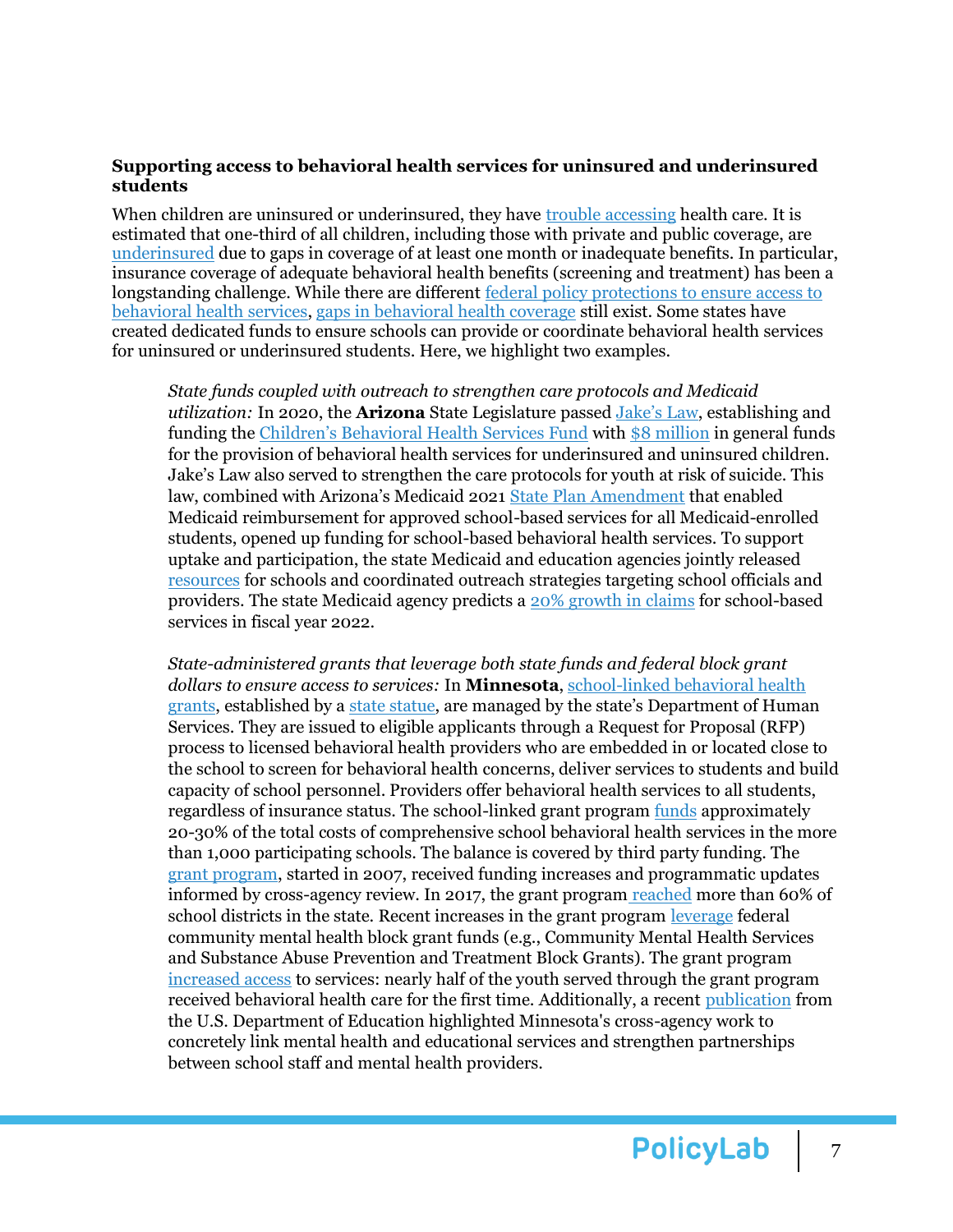## **Increasing staffing in schools to support behavioral health**

Behavioral health [staffing shortages](https://data.hrsa.gov/topics/health-workforce/shortage-areas) are prevalent, including in the school setting. A 2022 analysis o[f student-to-staff ratios](https://hopefulfutures.us/wp-content/uploads/2022/02/Ratios.pdf) found that very few states achieve the nationally recommended ratios for school psychologists (1:500 students) or school counselors (1:250 students), and no state meets the recommended ratio for social workers (1:250 students). These statewide data likely mask large disparities in staffing shortages within states.

As schools are being called on to attend to the increasing behavioral health needs of children, we must address these staffing shortages. One important strategy is to develop the overall pipeline of providers, including through tactics such as workforce loan repayment programs and incentives like grant programs or scholarships. Other supportive policies include those that expand the types of providers that can be reimbursed by Medicaid for providing school-based services, a current barrier to sustainable funding. In the near-term, school districts may also build partnerships with outside providers (see Baltimore and Boston examples). To ensure quality services across professional types, there should be resources to train all providers in the delivery of evidence-based practices and to support school districts' accountability through monitoring of fidelity and outcomes.

Here, we share two examples of states funding the expansion of school-based behavioral health staff.

*Aligning recognized behavioral health provider types across state Medicaid and education agencies:* **Michigan**, like many states, faced behavioral health staffing shortages and recognized that many different professionals can effectively provide school-based behavioral health services. To ensure that these provider types could be eligible for Medicaid reimbursement, Michigan amended its state Medicaid plan to [expand](https://www.nashp.org/michigans-caring-for-students-program-leverages-medicaid-funding-to-expand-school-behavioral-health-services/) the types of health care practitioners who can provide school-based behavioral health services. It now includes certified school psychologists and nurse practitioners**.** 

*Defining staffing standards and dedicating state budget to achieve these standards:* In **Delaware**, [2021 legislation](https://legis.delaware.gov/BillDetail/47233) established ratios for school behavioral health professionals in K-5 schools, including school counselors, school psychologists and social workers. Prior to this legislation, less than 15% of Delaware elementary schools employed a school social worker and most schools did not meet the recommended ratios for school psychologists and counselors. The FY22 state budget dedicated [\\$8 million](https://news.delaware.gov/2021/08/19/governor-carney-signs-house-bill-100/) to hire behavioral health professionals so that school districts can come closer to achieving the recommended staffing ratios in Delaware elementary schools. Pending funding availability, the commitment extends into FY24 to help schools meet the recommended ratios. The legislation also commits to the development of a strategic plan to similarly build up middle and high school behavioral health staff to meet defined standards. With the future strategic plan, there may be an opportunity to align the increased behavioral health capacity with the existing school-based health centers that are [required](https://legis.delaware.gov/SessionLaws/Chapter?id=15880) in all public high schools in Delaware.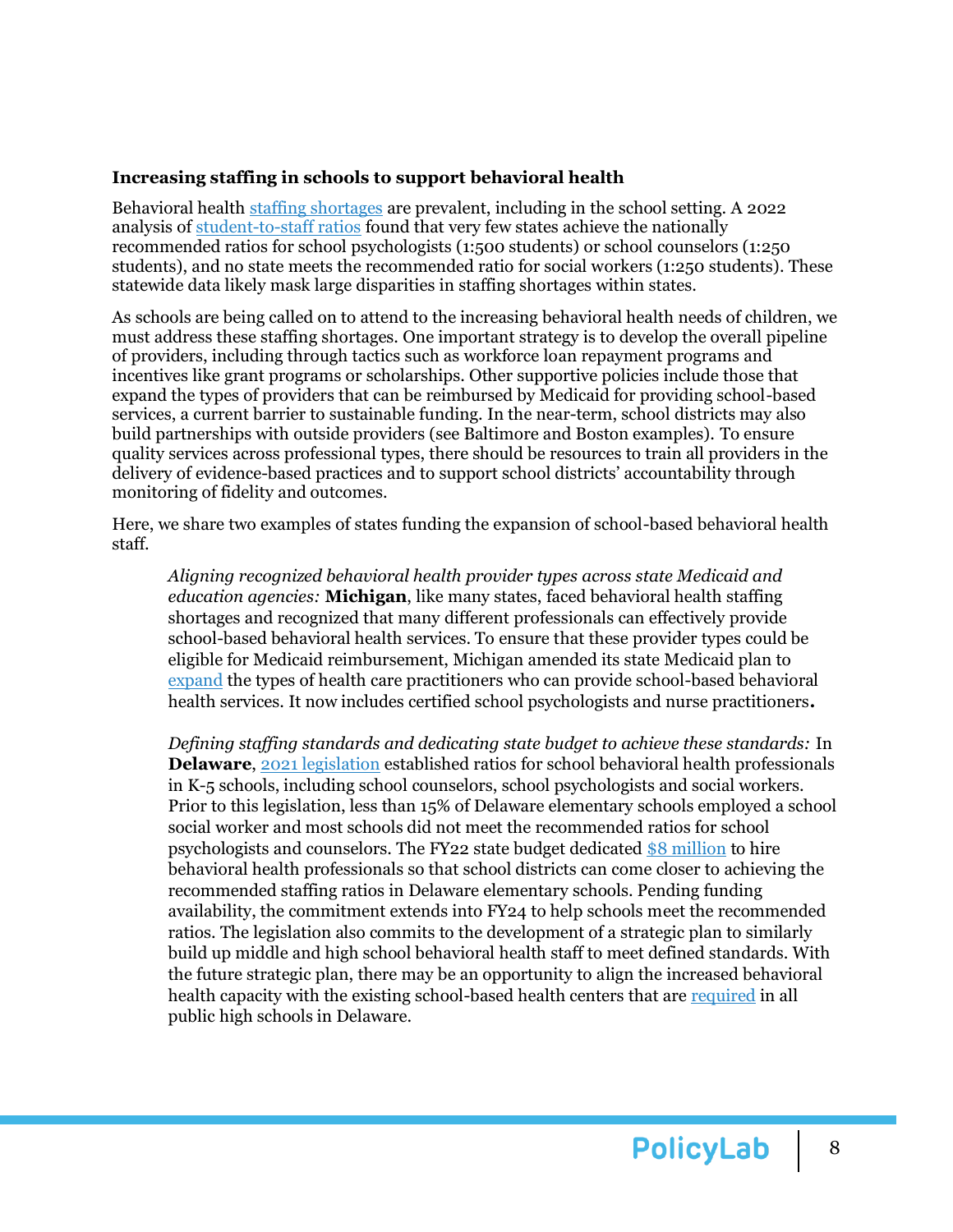# **Standardizing and evaluating school-based behavioral health interventions**

Alongside increasing access to behavioral health services in schools, it is also critical that attention is paid to school-based behavioral health services being of high quality. Schools should conduct periodic needs assessments and continuous program evaluation. Needs assessments can be used to identify current resources and needs, inform decisions about which evidencebased interventions might be appropriate, and to plan for training and ongoing support. This is important to ensure that interventions are implemented with fidelity.

Ongoing evaluation of programs is recommended to determine the reach and [effectiveness](https://www.sciencedirect.com/science/article/pii/S0890856717319263) of these services and to inform continuous improvements. This evaluation should also include validated outcome measures. Leadership [commitment](https://downloads.aap.org/dochw/dshp/Supporting_Mental_Health_in_Schools_Final_Report-June_2021.pdf) alongside dedicated personnel and/or partners can help a school district in the assessment and evaluation. Here we highlight an example of a school district's approach to ongoing evaluation in their comprehensive behavioral health program, as well as potential partnerships districts can explore to support this work.

*Using data to inform standardization and decision-making:* **[Boston Public Schools](https://www.bostonpublicschools.org/behavioral-health)** (BPS) offers an example of standardizing practice and data-based decision-making for implementation of comprehensive behavioral health services throughout a school district. A [Comprehensive Behavioral Health Model](https://cbhmboston.com/what-is-cbhm%3F) (CBHM) guides MTSS implementation in the school district. The [Boston School-Based Behavioral Health](https://cbhmboston.com/the-collaborative)  [Collaborative](https://cbhmboston.com/the-collaborative) (BSBBHC), led by BPS, coordinates behavioral health partners, health care providers and government entities. To support the model, the BSBBHC established [standards of practice](https://docs.google.com/document/d/1GSmlMa7wPATP4WRejWbRHua2cpzK9ezNn2VZXWqHf8w/edit#heading=h.dmmbinx79bpl) for community partners, including 23 different agencies in 85 schools in 2020-2021, and maintains an Evidence Based Practice Subcommittee to review practices and support provider training. CBHM includes [standardized tools](https://www.renniecenter.org/sites/default/files/2019-06/A%20Supportive%20School%20for%20Every%20Student%20-%20How%20Massachusetts%20Districts%20are%20Bringing%20Social%2C%20Emotional%2C%20and%20Behavioral%20Health%20Supports%20to%20Schools%20and%20Classrooms.pdf) to support data-informed decision-making and routine review of program effectiveness. The BSBBHC meets monthly to coordinate, share resources, deliver trainings and review program-level data.

Several districts and states have leveraged academic partnerships to guide implementation and evaluation of school-based behavioral health services. These academic-district partnerships can be effective in addressing some of the challenges that schools may face. Academic institutions are well-positioned to support training in evidence-based interventions that can be delivered in schools, provide technical assistance to support scalability and sustainability, and guide evaluation of school-based behavioral health interventions and programs.

*Leveraging academic partnerships:* In **Boston**, BPS [partnered](https://www.childrenshospital.org/umass-boston) with the University of Massachusetts Boston and Boston Children's Hospital to develop, implement and evaluate the CBHM. In **Missouri**, the [Boone County Schools Mental Health Coalition](http://bcschoolsmh.org/) is a partnership between the University of Missouri and six school districts to support school-based behavioral health services including identification of youth with behavioral health needs, consultation, staff training and support of service delivery. Academic institutions also help grow the evidence base for school-based behavioral health services. Many centers at academic institutions lead a portfolio of school-focused behavioral health research and/or provide technical assistance to schools, districts and/or states. A few examples include: [National Center for School Mental Health,](https://www.schoolmentalhealth.org/) [Ohio University Center](https://oucirs.org/)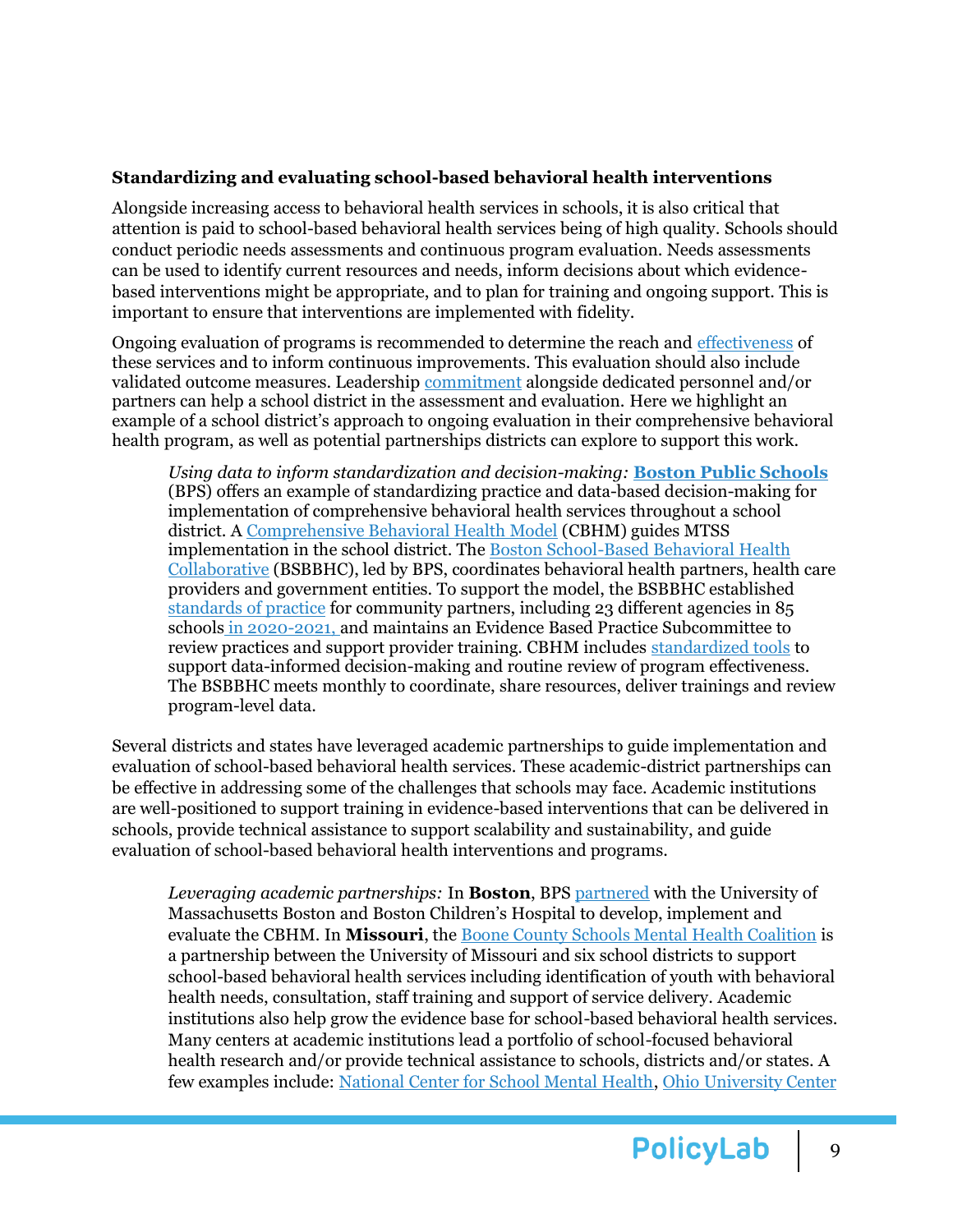[for Intervention Research in Schools,](https://oucirs.org/) [School Mental Health Collaborative](https://smhcollaborative.org/) an[d SMART](https://smartcenter.uw.edu/)  [Center.](https://smartcenter.uw.edu/)

# **Conclusion**

In our review of the examples included in this white paper, we found that innovation at the local, regional, and state levels helps to address some of the persistent challenges that schools face in providing school-based behavioral health services. The approaches described can and should inform growing efforts to build, finance, sustain and evaluate school-based behavioral health services. However, there is room for further advancement.

As school districts and state leaders seek ways to sustainably fund services and build comprehensive approaches to behavioral health in schools, Medicaid offers a promising funding source, especially in under-resourced settings. However, there are barriers to accessing this funding and the high administrative burden required of schools and providers to access reimbursements can be a deterrent. Furthermore, there are opportunities to utilize Medicaid reimbursement more consistently for school-based behavioral health services. All states should explore explicitly permitting EPSDT services in the school setting for all Medicaid-enrolled students, and further explore the opportunity to specify coverage of preventive behavioral health interventions under these benefits that might be inclusive of all children, regardless of insurance status. Additionally, state Medicaid agencies should recognize more behavioral health provider types as eligible for reimbursement. At the federal level, CMS should consider updating their school-based administrative claim[s guidance](https://www.hhs.gov/guidance/document/2003-school-based-administrative-claiming-guidance) and resources to support states and school districts in utilizing Medicaid funding and braiding it with other relevant sources.

Medicaid funding is only one part of the solution and varies in its relevance depending on the proportion of students who are eligible for Medicaid in a district. Even in districts with high Medicaid enrollment, this funding stream will not on its own meet the need for sustainable funding for comprehensive school-based behavioral health programs for all children. In particular, Tier 1 and Tier 2 services for students without a behavioral health diagnosis are a critical part of school-based behavioral health programming, but they are often not eligible for Medicaid reimbursement.

We see in the examples highlighted in this white paper that in the absence of comprehensive funding, school districts may braid several different revenue sources, including state budget appropriations. However, securing and managing multiple funding sources, including timelimited dollars, will affect schools' and districts' capacity and ability to plan longer-term programs. It will be essential to identify and secure long-term funding sources that allow for prevention at a population level. Other current federal efforts to build capacity and resources for school-based behavioral health services are also important for changing the landscape on funding.

In many examples, partnerships and coordination between the education sector and other organizations, including health systems, community organizations, or academic institutions, help advance school behavioral health programming and unlock critical resources. At the local level, school districts and individual schools collaborate with community providers to provide direct services and support a comprehensive framework. Finally, academic institutions, where available, can be helpful partners in supporting ongoing technical assistance and evaluation.

In our review, we did not identify models of sustainable funding or partnership that assist school districts' ongoing training needs related to evidence-based interventions, fidelity monitoring